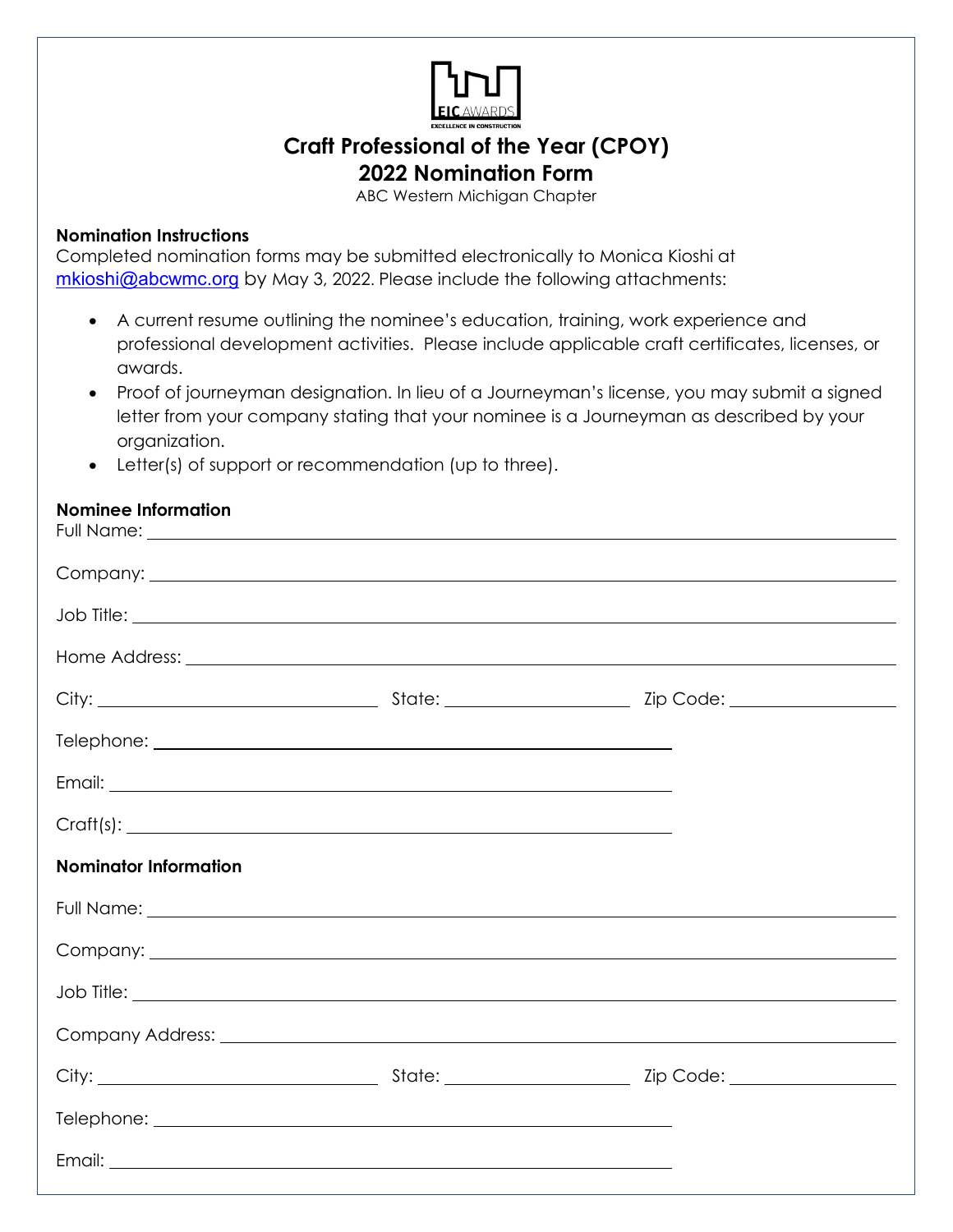### **Craft Professional Skills and Overall Performance**

Describe the nominee's craft professional career story including years in a specific trade, career progression, and notable accomplishments/projects. You may include up to 5 photos of completed work performed.

Describe the nominee's mastery of craft skills.

Describe the nominee's jobsite performance and productivity.

Describe the nominee's approach to complex situations and strategy to solve jobsite problems.

## **Safety Performance**

Describe the nominee's approach to ensuring safe work practices are followed.

How does the nominee contribute to your organization's safety culture and motivate others to do the same? (*i.e. toolbox talks, pre-task safety planning, behavioral safety management, etc.)*

#### **Leadership, community, industry service**

Please describe the nominee's leadership roles and service to the industry

Describe how the nominee promotes careers in construction through community outreach, school outreach, and/or volunteerism.

Does the nominee utilize their craft skills in community service opportunities? Please describe.